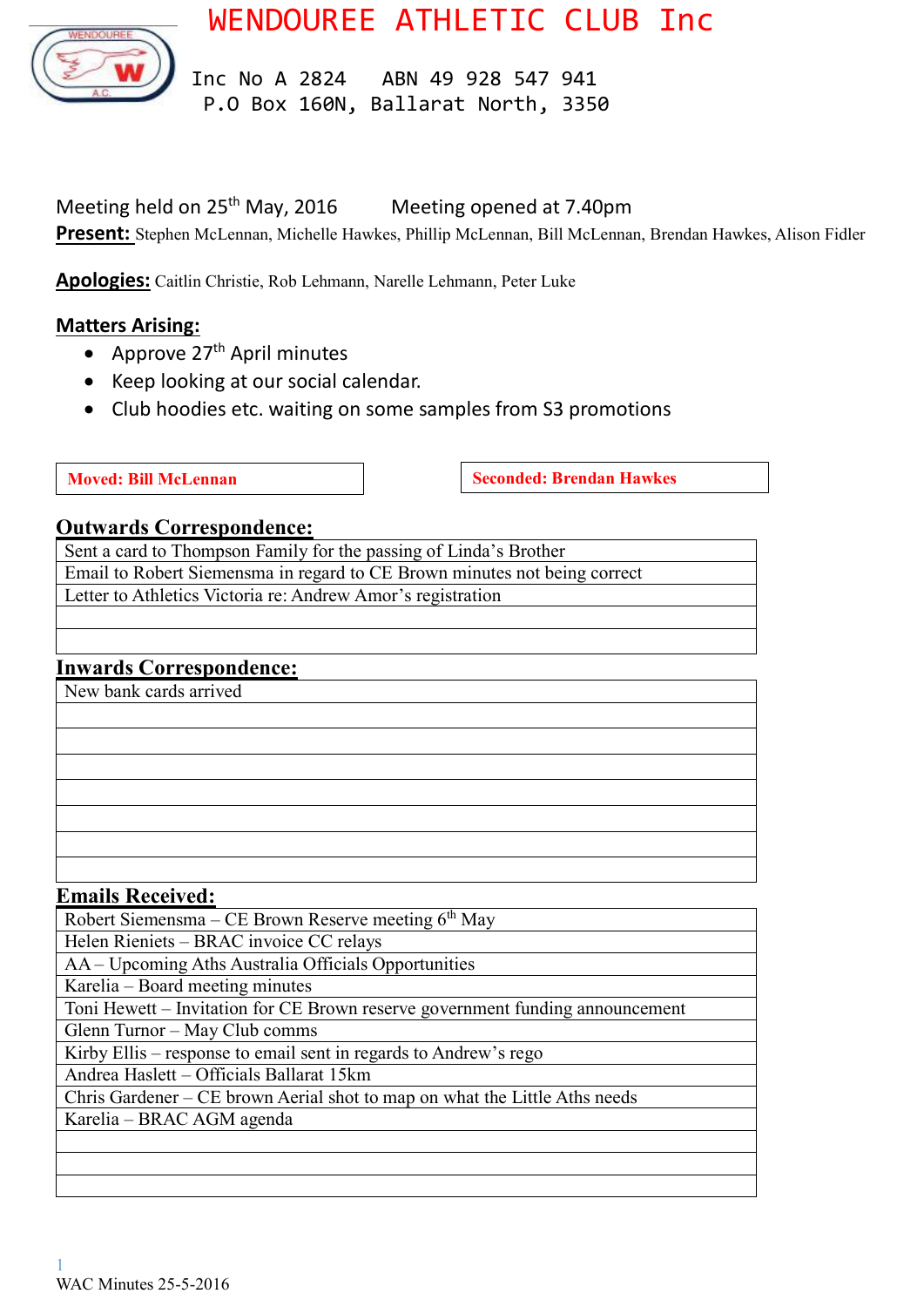# **Accounts For Payment:**

| <b>Name</b>          | <b>Item</b>         | Amount   |  |
|----------------------|---------------------|----------|--|
| <b>BRAC</b>          | CC Relays           | \$75.00  |  |
| <b>Bill McLennan</b> | New measuring wheel | \$130.00 |  |
|                      |                     |          |  |
|                      |                     |          |  |
|                      |                     |          |  |
|                      |                     |          |  |
|                      | <b>Total:</b>       | \$205.00 |  |

**Moved: Bill McLennan Seconded: Brendan Hawkes** 

**Treasurers Report:**

**Moved:** Alison Fidler **Seconded:** Phil McLennan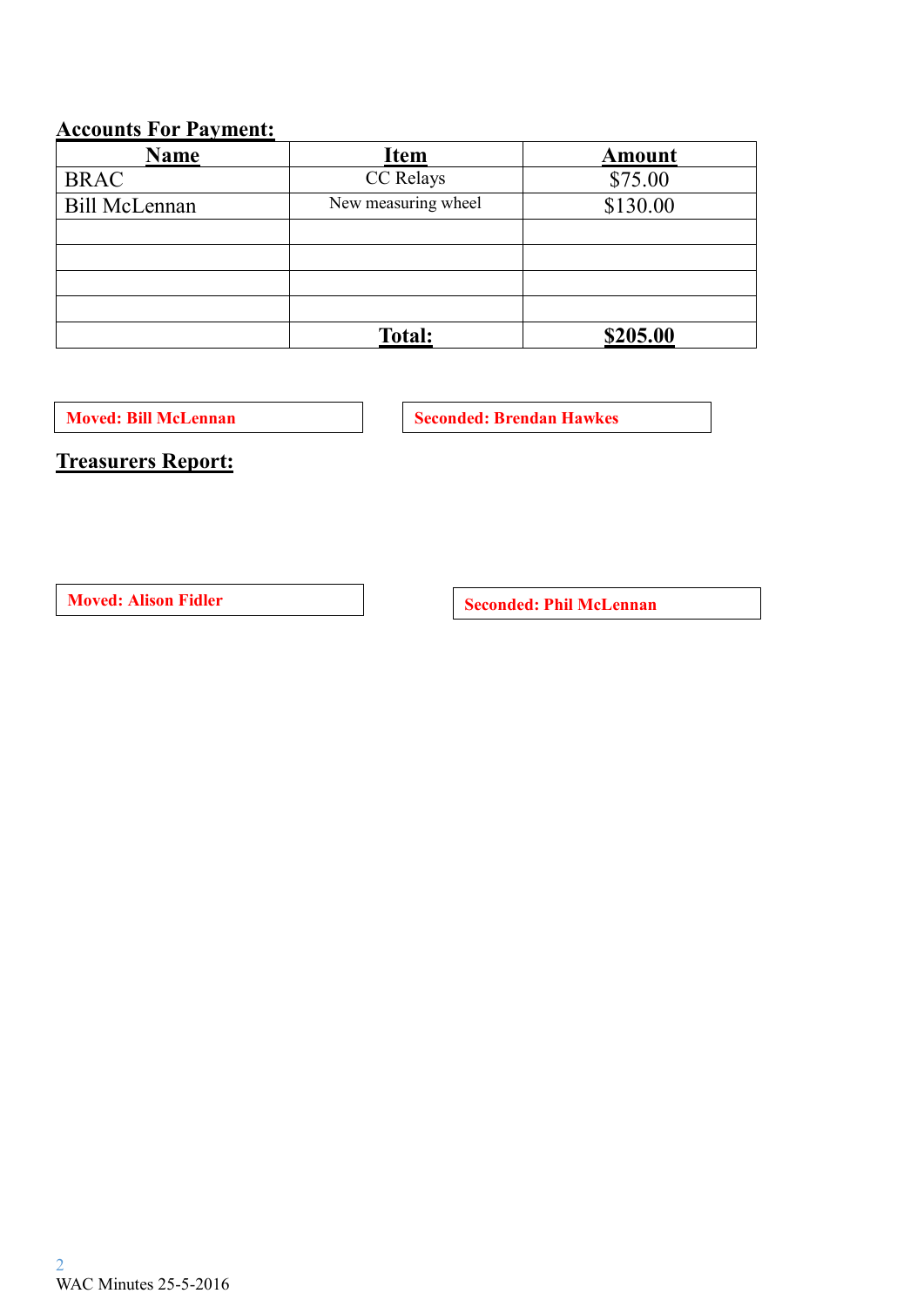### **Reports: Financial Report** - (Alison Fidler)

The Wendouree little aths has transferred \$5000 into the senior account. No funds have come back from AV from our registrations.

**Social Report -** (Michelle Hawkes)

We had the Buninyong winery run on the  $30<sup>th</sup>$  April which we had a great turn out. The winery said they made 50 pizzas.

Saturday 2nd July having a social gathering at Buninyong pub with Eureka.

Saturday 23<sup>rd</sup> July have a social function at Phil's House.

Cross Country break up where to have it on the  $17<sup>th</sup>$  September. Still looking for a venue. (City Oval Hotel has a room)

# **Fundraising report -** (Steve McLennan)

\$5000 from the Wendouree :little Aths

# **Woady Yaloak Report -** (Peter Luke)

Nil

### **BRAC Report -** (Steve McLennan)

Meeting was held on the 2<sup>nd</sup> May Nothing to note from meeting. BRAC AGM 30<sup>th</sup> May.

# **Track Report -**

Nil

# **Junior Report – Cross Country -** (Bill McLennan)

Still not very many junior athletes, how to we build on this. Report in the paper has been good in the courier, best in years.

# **Cross Co**u**ntry Report – (**Steve McLennan)

Great results at Wandin Park – Nick Fidler winning the under 16 men's AV and Country 3km C/Ship. Andrew Amor and Sam Williams came  $1<sup>st</sup>$  and  $2<sup>nd</sup>$  in the under 18 men's 4km country c/ship Wal Brown- again there were great results: In the u/18 men 1<sup>st</sup> Andrew Amor, 2<sup>nd</sup> Sam Williams, U/16 men 1<sup>st</sup> Harry Sharp, 2<sup>nd</sup> Matt Catterson, 3<sup>rd</sup> Justin Bleicher, U/16 women 3<sup>rd</sup> Kate Macaulay, U/14 Girls 1<sup>st</sup> Lily Gilbert, 3rd Nicola Macaulay, U/20 men 2nd Micah Poole, 3rd Jared Olsen. In the 40+ men 3rd Phil McLennan,  $40+$  women  $1<sup>st</sup>$  Angela Williams.

The Wendouree 4km and 8km Championship Results are attached:

The Av run at Crudin Farm again produced some excellent results: With Nick Fidler again winning the under 16 AV and country 6km c/ship and Harry Sharp in 3rd place in AV and country. In the under 18 men it was Andrew 1<sup>st</sup> and Sam Williams 2<sup>nd</sup> in the country 8km c/ship. In the under 14 women Lily Gilbert came 3<sup>rd</sup> in the 4km c/ship.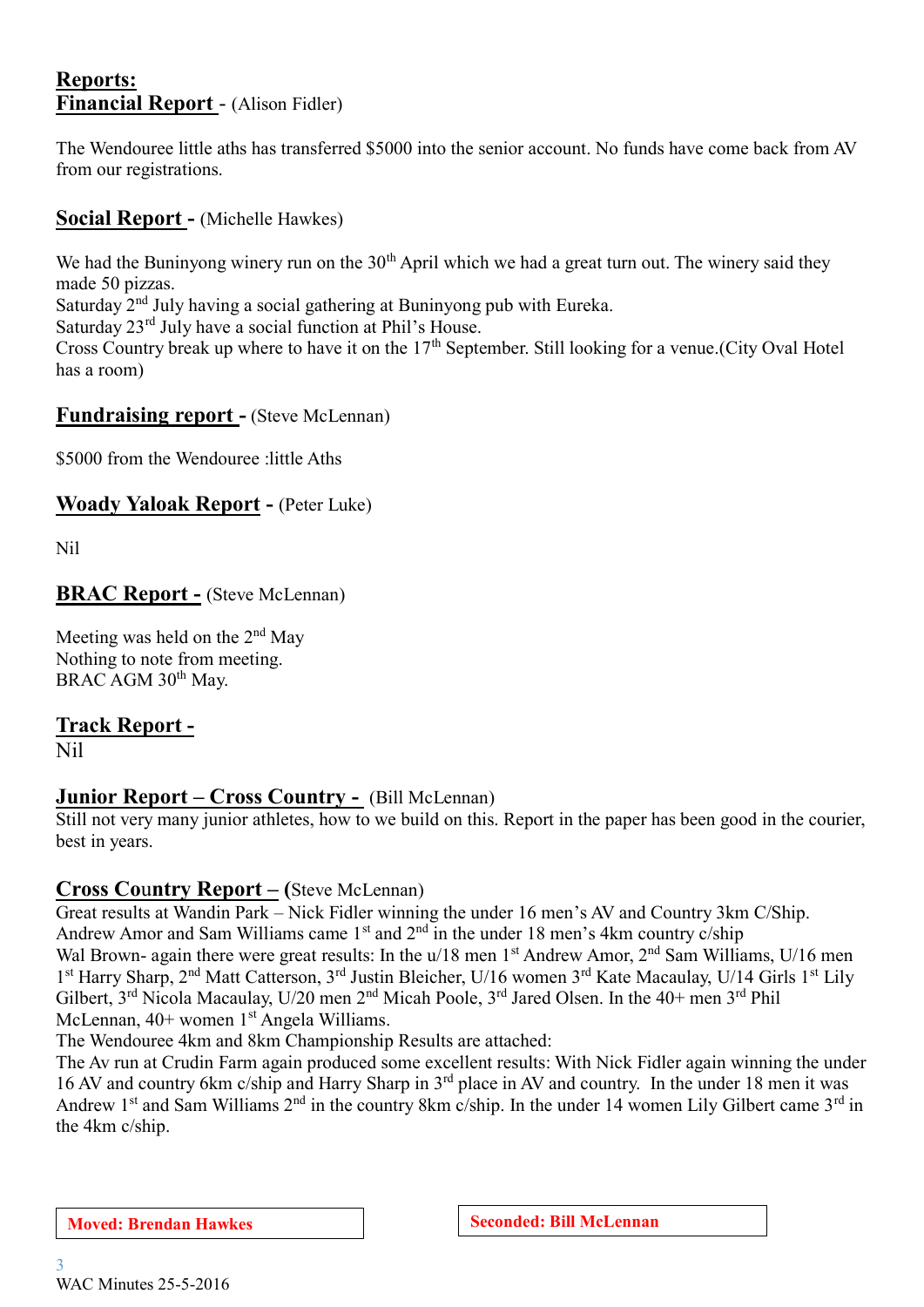## **General Business:**

| <b>Steve McLennan</b> | We are very disappointed in the lack of room we have at the CE<br>Brown reserve even though we are the biggest user group. There is<br>another meeting on 3 <sup>rd</sup> June. Still need another 4 volunteers for the<br>15km. |
|-----------------------|----------------------------------------------------------------------------------------------------------------------------------------------------------------------------------------------------------------------------------|
| <b>Bill McLennan</b>  | Nil                                                                                                                                                                                                                              |
| Michelle Hawkes       | Nil                                                                                                                                                                                                                              |
| <b>Brendan Hawkes</b> | We have received the map of the CE Brown reserve where we can<br>now look at where we can place our needs.                                                                                                                       |
| Phil McLennan         | With all the confusion and the lack of compassion from athletics<br>Victoria about their new portal system and Andrew Amor's<br>registration and transfer, the club should pay his XCR package.<br>Everyone agreed.              |
| Alison Fidler         | Nil                                                                                                                                                                                                                              |
|                       |                                                                                                                                                                                                                                  |
|                       |                                                                                                                                                                                                                                  |
|                       |                                                                                                                                                                                                                                  |

Meeting Closed at 8.38pm Next meeting 29<sup>th</sup> June 2016 at the City Oval Hotel. Meal at 6.30pm meeting at 7.30pm

**Thank you for your order! Club affiliation receipt number.** Invoice INV-03538-Y2Q3T3